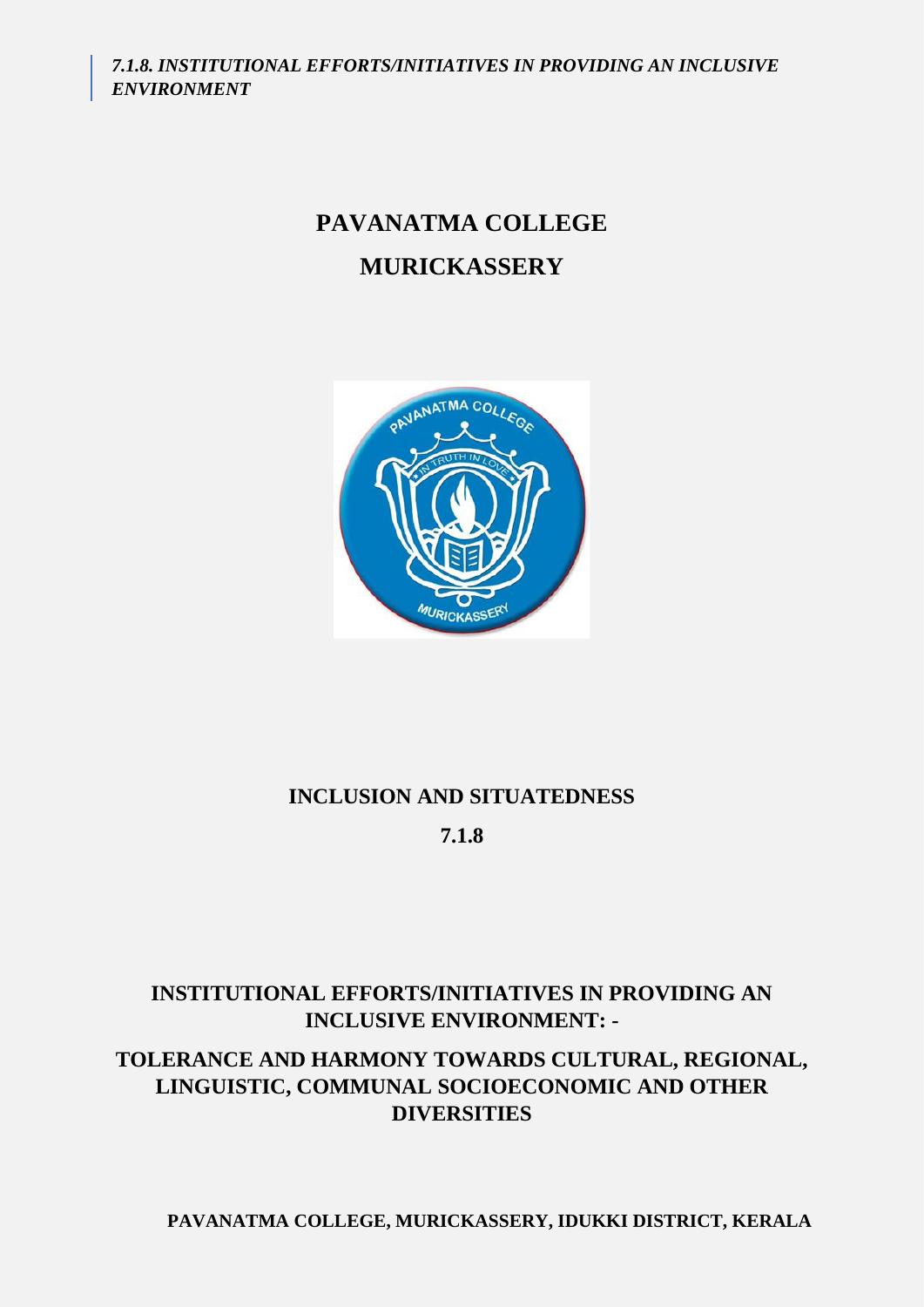# **INCLUSION AND SITUATEDNESS**

#### **INSTITUTIONAL EFFORTS/INITIATIVES IN PROVIDING AN INCLUSIVE ENVIRONMENT: -TOLERANCE AND HARMONY TOWARDS CULTURAL, REGIONAL, LINGUISTIC, COMMUNAL SOCIOECONOMIC AND OTHER DIVERSITIES**

#### 7.1.8

QlM Describe the Institutional efforts/initiatives in providing an inclusive environment i.e., tolerance and harmony towards cultural, regional, linguistic, communal socioeconomic and other diversities (within 200 words).

Provide Web link to:

• Supporting documents on the information provided (as reflected in the administrative and academic activities of the Institution)

Any other relevant information

#### RESPONSE

The college have incorporated into its, democratic values of cultural, regional, linguistic and communal harmony. It strives to be an inclusive community by inculcating the values of secularism, regard for moral values and faith in God. The college inculcates these values in its stakeholders and set them as the guiding principles of the college. The faculty, staff and students of the college is a cross section of diverse linguistic, regional, communal and socio-economic background. Admission to UG and PG programmes is conducted through the single window system, conforming to the University norms. There is special reservation for SC, ST and other backward communities. There are also seats reserved for students under cultural and sports quota. The college takes special care of economically backward students and has initiated different schemes for their inclusion in the mainstream.

Cultural, Regional, Linguistic and Communal Harmony The college celebrates the cultural, regional, linguistic and communal harmony and embraces these diversities by observing the days of cultural and regional importance.

- **Onam,** the cultural feast of Kerala is celebrated with due importance, with cultural show, competitions, cultural pageantry and community meal.
- **Christmas**the Christian feast is celebrated involving all students, irrespective of their faith and they support 200 homeless people on the occasion.
- **Keralapiravi day (November 1):** It commemorates the formation of the state and the Students' Council organises programmes of regional and local colour.
- **Nationally important days like Republic Day, Independence Day, Gandhi Jayanti, National Youth Day, National Integration Day, Constitution Day** etc are celebrated with due importance by NCC and NSS.
- **Value education** sessions are held by organising annual spiritual renewal for all students, and prolife seminar for outgoing students.

### **PAVANATMA COLLEGE, MURICKASSERY, IDUKKI DISTRICT, KERALA**